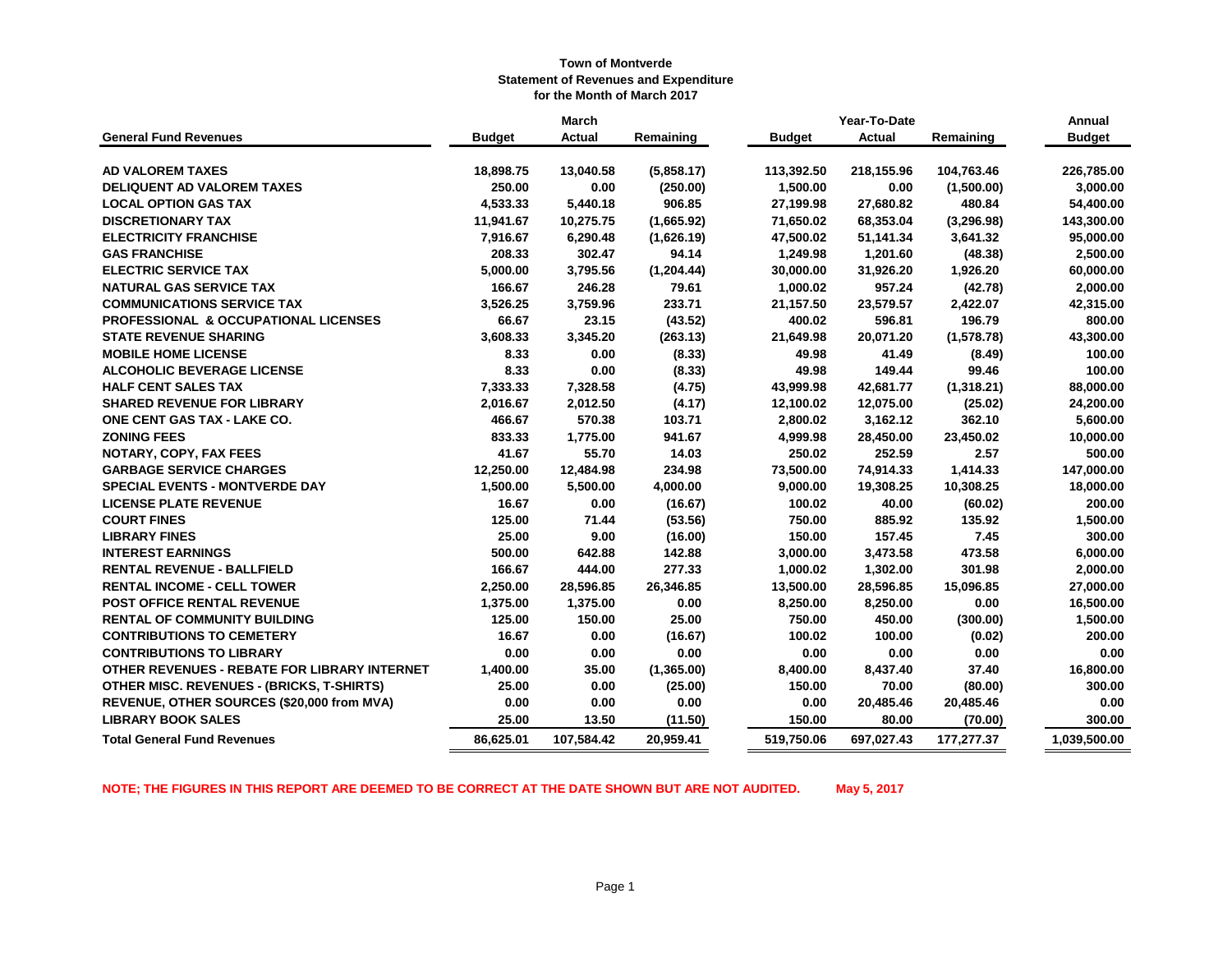|                                                                            |               | March         |              |                        | Year-To-Date  |                        | Annual                 |
|----------------------------------------------------------------------------|---------------|---------------|--------------|------------------------|---------------|------------------------|------------------------|
| <b>General Fund Expenditure by Department</b>                              | <b>Budget</b> | <b>Actual</b> | Remaining    | <b>Budget</b>          | <b>Actual</b> | Remaining              | <b>Budget</b>          |
| <b>Elections Section (510)</b>                                             | 8.33          | 0.00          | 8.33         | 49.98                  | 0.00          | 49.98                  | 100.00                 |
| <b>Council Section (511)</b>                                               | 2,857.09      | 3,926.90      | (1,069.81)   | 17,142.54              | 15,246.63     | 1,895.91               | 34,285.00              |
| <b>Mayor's Department (512)</b>                                            | 1,487.50      | 1,200.00      | 287.50       | 8,925.00               | 10,550.00     | (1,625.00)             | 17,850.00              |
| <b>Financial and Administrative (513)</b>                                  | 15,802.18     | 26,023.31     | (10, 221.13) | 100,491.10             | 94,105.47     | 6,385.63               | 195,304.00             |
| <b>Legal Section (514)</b>                                                 | 3,625.00      | 4,414.31      | (789.31)     | 21,750.00              | 19,218.66     | 2,531.34               | 43,500.00              |
| <b>COP Program Section (520)</b>                                           | 591.66        | 2,598.25      | (2,006.59)   | 3,549.96               | 2,629.17      | 920.79                 | 7,100.00               |
| <b>Law Enforcement Section (521)</b>                                       | 1,802.49      | 957.85        | 844.64       | 51,381.94              | 49,459.13     | 1,922.81               | 102,764.00             |
| <b>Garbage Section (534)</b>                                               | 10,250.00     | 10,459.97     | (209.97)     | 61,500.00              | 62,737.63     | (1, 237.63)            | 123,000.00             |
| <b>Public Works Special Projects (539)</b>                                 | 1,266.67      | 1,200.75      | 65.92        | 7,600.02               | 4,546.18      | 3,053.84               | 15,200.00              |
| <b>Roads Department (541)</b>                                              | 15,117.33     | 15,242.81     | (125.48)     | 98,003.98              | 82,538.16     | 15,465.82              | 188,708.00             |
| <b>Special Events Section (559)</b>                                        | 2,083.33      | 2,081.68      | 1.65         | 12,499.98              | 38,957.39     | (26, 457.41)           | 25,000.00              |
| <b>Cemetery Section (569)</b>                                              | 83.33         | 0.00          | 83.33        | 499.98                 | 0.00          | 499.98                 | 1,000.00               |
| <b>Library Section (571)</b>                                               | 9,494.41      | 10,383.43     | (889.02)     | 61,833.46              | 64,391.53     | (2,558.07)             | 118,800.00             |
| <b>Parks Department (572)</b>                                              | 6,757.68      | 10,720.08     | (3,962.40)   | 43,796.08              | 39,285.72     | 4,510.36               | 84,342.00              |
| <b>Transfer to Fire Fund (599)</b>                                         | 4,014.17      | 4,014.17      | 0.00         | 24,085.02              | 24,085.02     | 0.00                   | 48,170.00              |
| <b>TOTAL GENERAL FUND EXPENDITURE</b>                                      | 75,241.17     | 93,223.51     | (17, 982.34) | 513,109.04             | 507,750.69    | 5,358.35               | 1,005,123.00           |
| <b>Current Increase (Decrease) to Reserves:</b>                            |               | 14,360.91     |              |                        | 189,276.74    |                        |                        |
| <b>GENERAL FUND RESERVES</b>                                               |               |               |              |                        |               |                        |                        |
|                                                                            |               |               |              |                        |               |                        | Annual                 |
| Reserves (599)                                                             | <b>Budget</b> | <b>Actual</b> | Remaining    | <b>Budget</b>          | <b>Actual</b> | Remaining              | <b>Budget</b>          |
| <b>GENERAL FUND RESERVES</b>                                               |               |               |              | 1,025,000.00           | 0.00          | 1,025,000.00           | 1,025,000.00           |
| <b>RESERVE FOR CEMETERY</b>                                                |               |               |              | 8,700.00               | 0.00          | 8,700.00               | 8,700.00               |
| <b>RESERVE FOR HISTORICAL ASSOCIATION</b><br><b>RESERVE FOR OPERATIONS</b> |               |               |              | 2.500.00<br>166,800.00 | 0.00<br>0.00  | 2.500.00<br>166,800.00 | 2.500.00<br>166,800.00 |
| <b>Total Reserves</b>                                                      |               |               |              | 1,203,000.00           | 0.00          | 1,203,000.00           | 1,203,000.00           |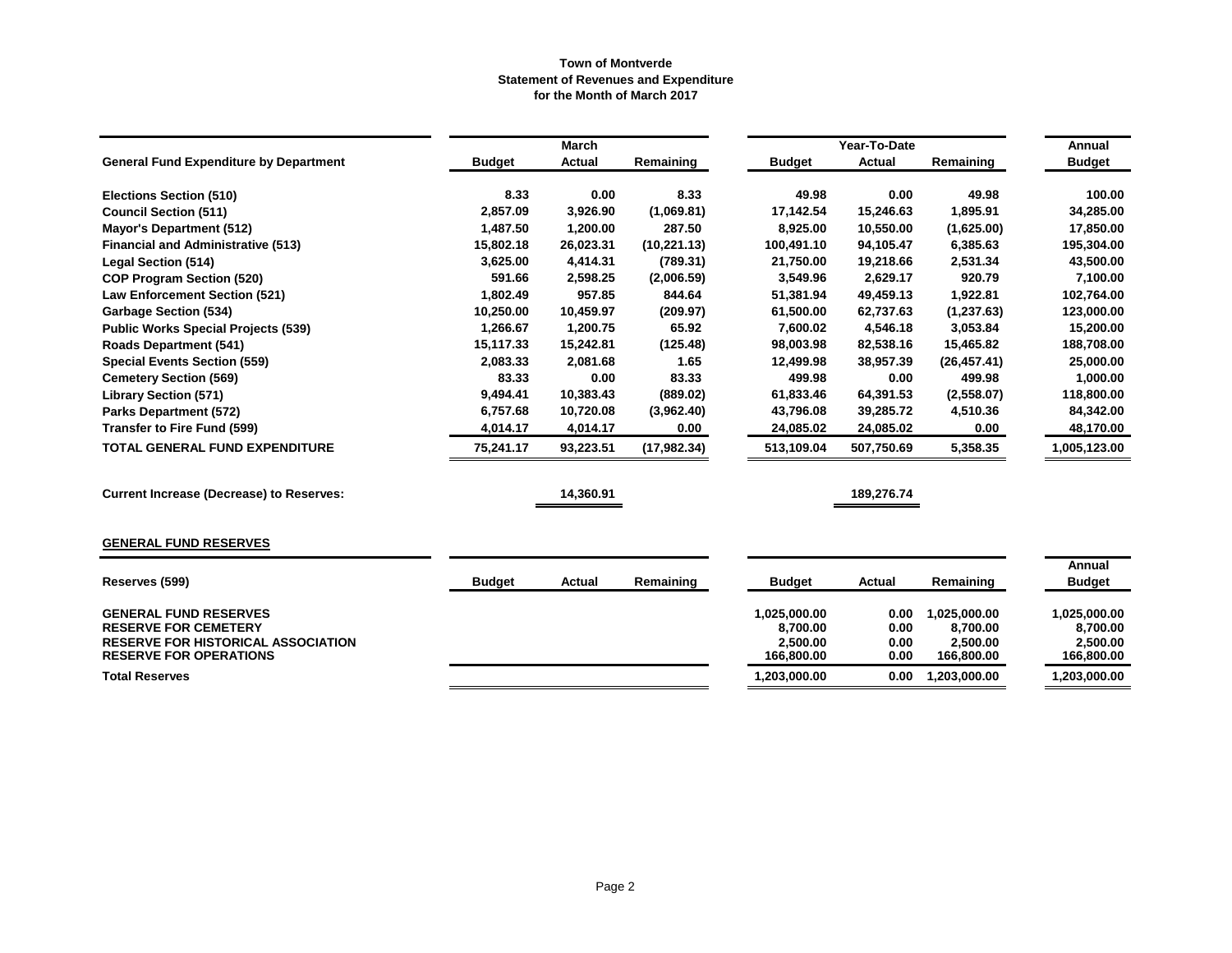# **BANK BALANCES**

|                                                 |              | March               |              |              | Year-To-Date |              |  |  |
|-------------------------------------------------|--------------|---------------------|--------------|--------------|--------------|--------------|--|--|
| <b>BANK BALANCES - Per Balance Sheet</b>        | Opening      | <b>Debit/Credit</b> | Closing      | Opening      | Debit/Credit | Closing      |  |  |
| <b>Operating Account</b>                        | 36.375.77    | (94, 314.65)        | (57, 938.88) | 27.243.32    | (85, 182.20) | (57, 938.88) |  |  |
| <b>Money Market account</b>                     | 1.555.203.86 | 76.891.82           | .632.095.68  | 1.353.134.47 | 278.961.21   | 632,095.68   |  |  |
| <b>Deposit Account - Water Account Deposits</b> | 69.849.01    | (45.00)             | 69,804.01    | 68.289.01    | 1.515.00     | 69,804.01    |  |  |
| <b>Library Account</b>                          | 1.925.50     | (100.50)            | 1.825.00     | 1.975.50     | (150.50)     | 1,825.00     |  |  |
| Investment account                              | 277.672.75   | 0.00                | 277.672.75   | 277,672.75   | 0.00         | 277,672.75   |  |  |

## **EXPENDITURE BREAKDOWN BY DEPARTMENT**

|                                                     |               | March    |             |               | Year-To-Date  |            | Annual        |
|-----------------------------------------------------|---------------|----------|-------------|---------------|---------------|------------|---------------|
| <b>Elections Section (510)</b>                      | <b>Budget</b> | Actual   | Remaining   | <b>Budget</b> | Actual        | Remaining  | <b>Budget</b> |
| <b>OPERATING EXPENDITURE</b>                        | 8.33          | 0.00     | 8.33        | 49.98         | 0.00          | 49.98      | 100.00        |
| <b>Total Elections Section Expenditure</b>          | 8.33          | 0.00     | 8.33        | 49.98         | 0.00          | 49.98      | 100.00        |
|                                                     |               | March    |             |               | Year-To-Date  |            | Annual        |
| <b>Council Section (511)</b>                        | <b>Budget</b> | Actual   | Remaining   | <b>Budget</b> | Actual        | Remaining  | <b>Budget</b> |
| <b>CONTRACTURAL SERVICES (Council Stipends)</b>     | 2,350.00      | 2,350.00 | 0.00        | 14,100.00     | 13,669.73     | 430.27     | 28,200.00     |
| <b>TRAVEL</b>                                       | 416.67        | 1,576.90 | (1, 160.23) | 2,500.02      | 1,576.90      | 923.12     | 5,000.00      |
| <b>PRINTING AND COPYING</b>                         | 16.67         | 0.00     | 16.67       | 100.02        | 0.00          | 100.02     | 200.00        |
| SUBSCRIPTIONS, MEMBERSHIP AND TRAINING              | 73.75         | 0.00     | 73.75       | 442.50        | 0.00          | 442.50     | 885.00        |
| <b>Total Council Department Expenditure</b>         | 2,857.09      | 3,926.90 | (1,069.81)  | 17,142.54     | 15,246.63     | 1,895.91   | 34,285.00     |
|                                                     |               | March    |             |               | Year-To-Date  |            | Annual        |
| <b>Mayor's Department (512)</b>                     | <b>Budget</b> | Actual   | Remaining   | <b>Budget</b> | <b>Actual</b> | Remaining  | <b>Budget</b> |
| <b>CONTRACTURAL SERVICES (Mayor's Stipend)</b>      | 1,200.00      | 1,200.00 | 0.00        | 7,200.00      | 7,200.00      | 0.00       | 14,400.00     |
| <b>OTHER CURRENT CHARGES (Employee Recognition)</b> | 250.00        | 0.00     | 250.00      | 1,500.00      | 3,000.00      | (1,500.00) | 3,000.00      |
| SUBSCRIPTIONS, MEMBERSHIPS AND TRAINING             | 37.50         | 0.00     | 37.50       | 225.00        | 350.00        | (125.00)   | 450.00        |
| <b>Total Mayor's Department Expenditure</b>         | 1,487.50      | 1,200.00 | 287.50      | 8,925.00      | 10,550.00     | (1,625.00) | 17,850.00     |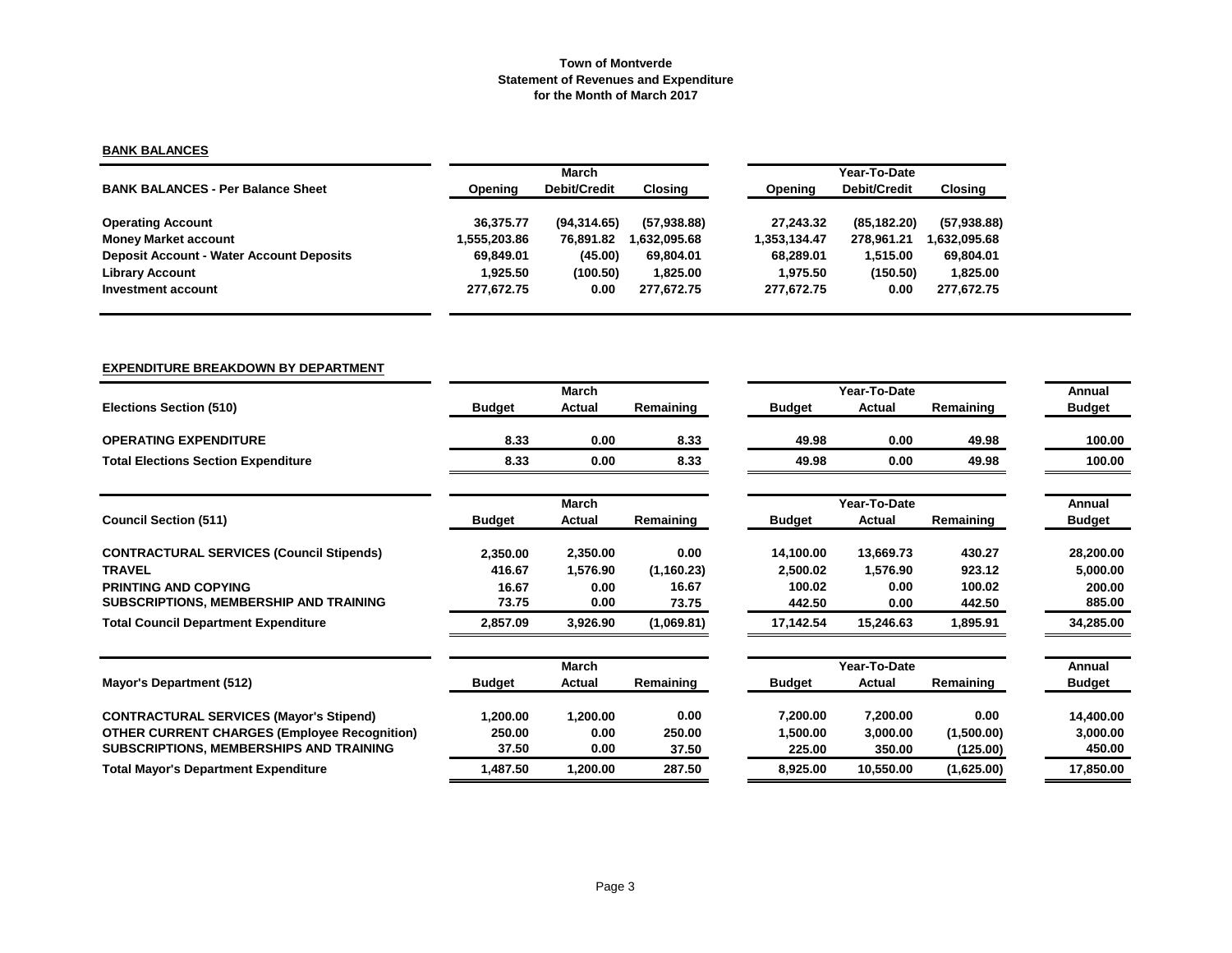|                                                            |               | <b>March</b>  |              |               | Year-To-Date  |              | Annual        |
|------------------------------------------------------------|---------------|---------------|--------------|---------------|---------------|--------------|---------------|
| <b>Financial and Administrative Department (513)</b>       | <b>Budget</b> | <b>Actual</b> | Remaining    | <b>Budget</b> | <b>Actual</b> | Remaining    | <b>Budget</b> |
| <b>REGULAR SALARIES &amp; WAGES</b>                        | 2,561.67      | 2,365.94      | 195.73       | 15,370.02     | 15,504.34     | (134.32)     | 30,740.00     |
| <b>HEALTH INSURANCE</b>                                    | 656.92        | 345.90        | 311.02       | 3,941.52      | 2,871.98      | 1,069.54     | 7,883.00      |
| <b>RETIREMENT PLAN</b>                                     | 192.67        | 177.92        | 14.75        | 1,156.02      | 1,043.51      | 112.51       | 2,312.00      |
| <b>FICA MATCHING</b>                                       | 196.00        | 178.22        | 17.78        | 1,176.00      | 1,173.68      | 2.32         | 2,352.00      |
| <b>WORKERS COMPENSATION</b>                                | 17.83         | 0.00          | 17.83        | 106.98        | 1,929.00      | (1,822.02)   | 214.00        |
| <b>PROFESSIONAL SERVICES:</b>                              |               |               |              |               |               |              |               |
| <b>Planning Consultant</b>                                 | 2,166.67      | 12,605.00     | (10, 438.33) | 13,000.02     | 23,952.50     | (10, 952.48) | 26,000.00     |
| <b>Engineering (non-project)</b>                           | 4,166.67      | 885.90        | 3,280.77     | 25,000.02     | 7,852.31      | 17,147.71    | 50,000.00     |
| <b>Background Check and Bank Fees</b>                      | 6.25          | 5.63          | 0.62         | 37.50         | 36.60         | 0.90         | 75.00         |
| <b>Municode Services</b>                                   | 583.33        | 0.00          | 583.33       | 3,499.98      | 900.00        | 2,599.98     | 7,000.00      |
| <b>ACCOUNTING &amp; AUDITING</b>                           | 833.33        | 0.00          | 833.33       | 4,999.98      | 0.00          | 4,999.98     | 10,000.00     |
| <b>CONTRACTUAL SERVICES:</b>                               |               |               |              |               |               |              |               |
| <b>Consulting Service</b>                                  | 416.67        | 2,578.13      | (2, 161.46)  | 2,500.02      | 8,900.03      | (6,400.01)   | 5,000.00      |
| <b>Janitorial Services</b>                                 | 166.67        | 99.50         | 67.17        | 1,000.02      | 398.65        | 601.37       | 2,000.00      |
| <b>Internet Domain</b>                                     | 20.83         | 21.57         | (0.74)       | 124.98        | 146.70        | (21.72)      | 250.00        |
| <b>TRAVEL</b>                                              | 166.67        | 0.00          | 166.67       | 1,000.02      | 92.10         | 907.92       | 2,000.00      |
| <b>TELEPHONE &amp; CABLE INTERNET SERVICE</b>              | 500.00        | 855.29        | (355.29)     | 3,000.00      | 2,959.94      | 40.06        | 6,000.00      |
| <b>POSTAGE &amp; FREIGHT</b>                               | 250.00        | 121.50        | 128.50       | 1,500.00      | 1,014.92      | 485.08       | 3,000.00      |
| <b>UTILITIES</b>                                           | 441.67        | 598.96        | (157.29)     | 2,650.02      | 1,949.73      | 700.29       | 5,300.00      |
| <b>RENTALS &amp; LEASES (Copier)</b>                       | 183.33        | 199.60        | (16.27)      | 1,099.98      | 1,175.18      | (75.20)      | 2,200.00      |
| <b>INSURANCE</b>                                           | 0.00          | 0.00          | 0.00         | 5,678.00      | 5,476.94      | 201.06       | 5,678.00      |
| <b>REPAIR &amp; MAINTENANCE:</b>                           |               |               |              |               |               |              |               |
| <b>USTI Software Maintenance Contract</b>                  | 250.00        | 0.00          | 250.00       | 1,500.00      | 2,440.00      | (940.00)     | 3,000.00      |
| <b>Pest Control/Termite Protection</b>                     | 54.17         | 0.00          | 54.17        | 325.02        | 601.96        | (276.94)     | 650.00        |
| <b>Alarm System</b>                                        | 100.00        | 51.41         | 48.59        | 600.00        | 549.37        | 50.63        | 1,200.00      |
| <b>Fire Equipment Inspections</b>                          | 4.17          | 0.00          | 4.17         | 25.02         | 0.00          | 25.02        | 50.00         |
| <b>Computer Maintenance</b>                                | 75.00         | 0.00          | 75.00        | 450.00        | 382.98        | 67.02        | 900.00        |
| <b>Repairs to Buildings</b>                                | 125.00        | 0.00          | 125.00       | 750.00        | 527.11        | 222.89       | 1,500.00      |
| <b>Renovation of Auditorium (Chairs and Blinds)</b>        | 833.33        | 4,586.08      | (3,752.75)   | 4,999.98      | 5,546.08      | (546.10)     | 10,000.00     |
| <b>S.I.R.E Software Maintenance</b>                        | 100.00        | 0.00          | 100.00       | 600.00        | 1,130.20      | (530.20)     | 1,200.00      |
| <b>PRINTING &amp; COPYING</b>                              | 116.67        | 0.00          | 116.67       | 700.04        | 945.02        | (244.98)     | 1,400.00      |
| <b>OTHER CHARGES - Town Hall Exp. &amp; Recording Fees</b> | 208.33        | 330.80        | (122.47)     | 1,249.98      | 1,947.48      | (697.50)     | 2,500.00      |
| <b>OFFICE SUPPLIES</b>                                     | 83.33         | 15.96         | 67.37        | 499.98        | 276.56        | 223.42       | 1,000.00      |
| <b>OPERATING SUPPLIES - Janitorial Supplies</b>            | 141.67        | 0.00          | 141.67       | 850.02        | 292.60        | 557.42       | 1,700.00      |
| <b>SUBSCRIPTIONS, MEMBERSHIPS, &amp; TRAINING</b>          | 183.33        | 0.00          | 183.33       | 1,099.98      | 2,088.00      | (988.02)     | 2,200.00      |
| <b>Total Financial &amp; Admin Expenditure</b>             | 15,802.18     | 26,023.31     | (10, 221.13) | 100,491.10    | 94,105.47     | 6,385.63     | 195,304.00    |

# *Highlights:*

**Fees incurred for Planning Consultant for review of permit applications, site plans, variances, etc are reimbursed to the Town by the applicant**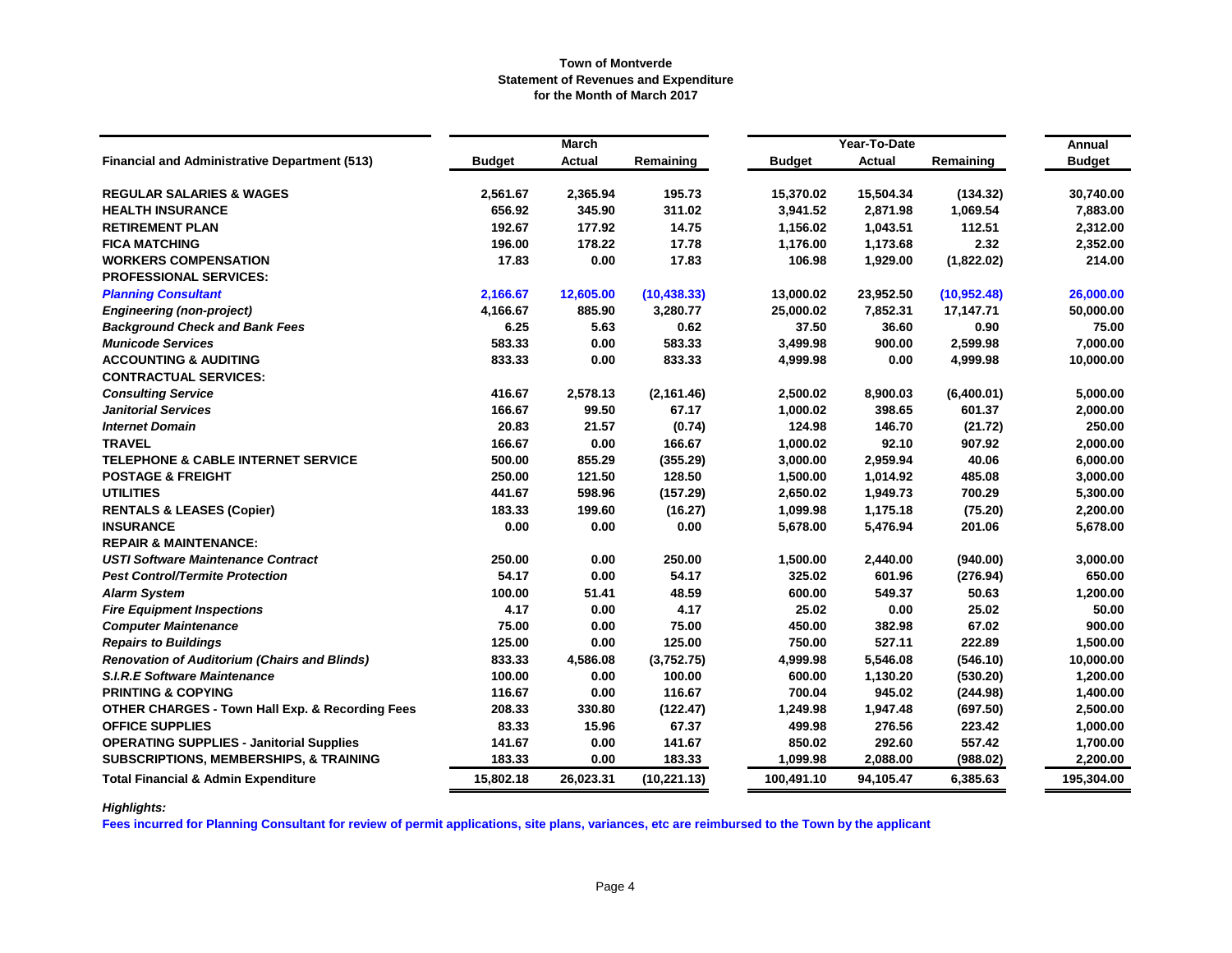|                                                      |               | <b>March</b>  |            |               | Year-To-Date  |             | Annual        |
|------------------------------------------------------|---------------|---------------|------------|---------------|---------------|-------------|---------------|
| <b>Legal Section (514)</b>                           | <b>Budget</b> | Actual        | Remaining  | Budget        | <b>Actual</b> | Remaining   | <b>Budget</b> |
| <b>PROFESSIONAL SERVICES - Legal Councel</b>         | 3,333.33      | 3,177.00      | 156.33     | 19,999.98     | 15,021.63     | 4,978.35    | 40,000.00     |
| <b>LEGAL ADVERTS</b>                                 | 291.67        | 1,237.31      | (945.64)   | 1,750.02      | 4,197.03      | (2,447.01)  | 3,500.00      |
| <b>Total Legal Section Expenditure</b>               | 3,625.00      | 4,414.31      | (789.31)   | 21,750.00     | 19,218.66     | 2,531.34    | 43,500.00     |
|                                                      |               | <b>March</b>  |            |               | Year-To-Date  |             | Annual        |
| <b>COP Program Section (520)</b>                     | <b>Budget</b> | <b>Actual</b> | Remaining  | <b>Budget</b> | <b>Actual</b> | Remaining   | <b>Budget</b> |
|                                                      |               |               |            |               |               |             | Annual        |
| <b>TELEPHONE</b>                                     | 8.33          | 0.00          | 8.33       | 49.98         | 2.64          | 47.34       | 100.00        |
| <b>REPAIR &amp; MAINTENANCE</b>                      | 83.33         | 2,595.00      | (2,511.67) | 499.98        | 2,595.00      | (2,095.02)  | 1,000.00      |
| OTHER CHARGES AND OBLIGATIONS                        | 416.67        | 3.25          | 413.42     | 2,500.02      | 3.25          | 2,496.77    | 5,000.00      |
| <b>FUEL</b>                                          | 83.33         | 0.00          | 83.33      | 499.98        | 28.28         | 471.70      | 1,000.00      |
| <b>Total COP Program Expenditure</b>                 | 591.66        | 2,598.25      | (2,006.59) | 3,549.96      | 2,629.17      | 920.79      | 7,100.00      |
|                                                      |               | <b>March</b>  |            |               | Year-To-Date  |             | Annual        |
| <b>Law Enforcement Section (521)</b>                 | <b>Budget</b> | Actual        | Remaining  | <b>Budget</b> | <b>Actual</b> | Remaining   | <b>Budget</b> |
| <b>LAKE COUNTY SHERIFF'S CONTRACT Paid Quarterly</b> | 0.00          | 0.00          | 0.00       | 40,567.00     | 40,566.56     | 0.44        | 81,134.00     |
| <b>FUNDS FOR EXTRA DETAILS</b>                       | 1,666.66      | 816.70        | 849.96     | 9,999.96      | 8,085.60      | 1,914.36    | 20,000.00     |
| <b>TELEPHONE</b>                                     | 91.67         | 81.48         | 10.19      | 550.02        | 479.14        | 70.88       | 1,100.00      |
| <b>UTILITIES - Electricity</b>                       | 35.83         | 47.67         | (11.84)    | 214.98        | 162.80        | 52.18       | 430.00        |
| REPAIR & MAINTENANCE - Pest Control & Fire Ex. Insp. | 8.33          | 12.00         | (3.67)     | 49.98         | 165.03        | (115.05)    | 100.00        |
| <b>Total Law Enforcement Expenditure</b>             | 1,802.49      | 957.85        | 844.64     | 51,381.94     | 49,459.13     | 1,922.81    | 102,764.00    |
|                                                      |               | <b>March</b>  |            |               | Year-To-Date  |             | Annual        |
| <b>Garbage Section (534)</b>                         | Budget        | <b>Actual</b> | Remaining  | <b>Budget</b> | Actual        | Remaining   | <b>Budget</b> |
| <b>CONTRACTUAL SERVICES</b>                          | 10,250.00     | 10,459.97     | (209.97)   | 61,500.00     | 62,737.63     | (1, 237.63) | 123,000.00    |
| <b>Total Garbage Section Expenditure</b>             | 10,250.00     | 10,459.97     | (209.97)   | 61,500.00     | 62,737.63     | (1, 237.63) | 123,000.00    |
|                                                      |               | <b>March</b>  |            |               | Year-To-Date  |             | Annual        |
| <b>Public Works General Projects (539)</b>           | <b>Budget</b> | Actual        | Remaining  | <b>Budget</b> | Actual        | Remaining   | <b>Budget</b> |
| <b>REPAIRS AND MAINTENANCE</b>                       | 600.00        | 922.11        | (322.11)   | 3,600.00      | 1,141.48      | 2,458.52    | 6,000.00      |
| <b>LAKE FLORENCE ELECTRICITY</b>                     | 500.00        | 230.98        | 269.02     | 3,000.00      | 2,787.20      | 212.80      | 6,000.00      |
| <b>ELECTRICITY AT PW BUILDING</b>                    | 41.67         | 47.66         | (5.99)     | 250.02        | 185.36        | 64.66       | 500.00        |
| <b>LANDSCAPING AT PW BUILDING</b>                    | 0.00          | 0.00          | 0.00       | 0.00          | 0.00          | 0.00        | 1,200.00      |
| <b>OPERATING SUPPLIES</b>                            | 125.00        | 0.00          | 125.00     | 750.00        | 432.14        | 317.86      | 1,500.00      |
| <b>Total Public Works General Projects</b>           | 1,266.67      | 1,200.75      | 65.92      | 7,600.02      | 4,546.18      | 3,053.84    | 15,200.00     |
|                                                      |               |               |            |               |               |             |               |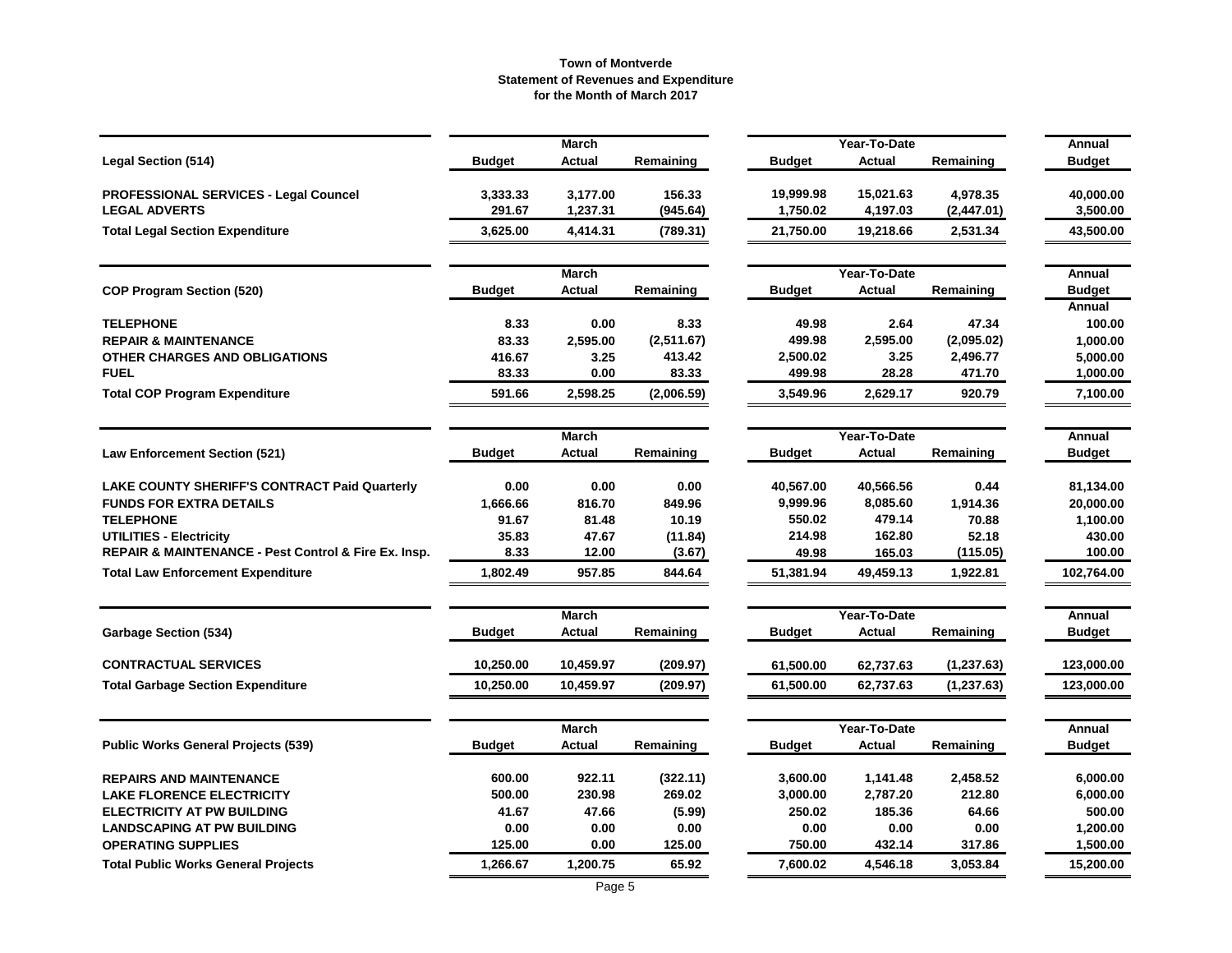|                                                                            |               | <b>March</b>  |             |               | Year-To-Date  |              | Annual        |
|----------------------------------------------------------------------------|---------------|---------------|-------------|---------------|---------------|--------------|---------------|
| <b>Roads Department (541)</b>                                              | <b>Budget</b> | Actual        | Remaining   | <b>Budget</b> | <b>Actual</b> | Remaining    | <b>Budget</b> |
| <b>REGULAR SALARIES &amp; WAGES</b>                                        | 2,406.33      | 2,345.00      | 61.33       | 14,437.98     | 15,150.67     | (712.69)     | 28,876.00     |
| <b>RETIREMENT PLAN</b>                                                     | 181.00        | 164.62        | 16.38       | 1,086.00      | 1,039.91      | 46.09        | 2,172.00      |
| <b>UNIFORMS &amp; CLOTHING</b>                                             | 20.83         | 0.00          | 20.83       | 124.98        | 0.00          | 124.98       | 250.00        |
| <b>FICA MATCHING</b>                                                       | 184.17        | 179.40        | 4.77        | 1,105.02      | 1,159.02      | (54.00)      | 2,210.00      |
| <b>WORKERS COMPENSATION</b>                                                | 133.33        | 0.00          | 133.33      | 799.98        | 1,506.00      | (706.02)     | 1,600.00      |
| <b>PROFESSIONAL SERVICES - Engineering</b>                                 | 416.67        | 0.00          | 416.67      | 2,500.02      | 0.00          | 2,500.02     | 5,000.00      |
| <b>CONTRACTUAL SERVICES - Removal of Trees, Lowry</b><br><b>UTILITIES:</b> | 833.33        | 0.00          | 833.33      | 4,999.98      | 10,220.00     | (5,220.02)   | 10,000.00     |
| <b>Street Lighting - Power</b>                                             | 1,041.67      | 1,688.28      | (646.61)    | 6,250.02      | 5,980.56      | 269.46       | 12,500.00     |
| <b>Street Lighting - Equipment Rental &amp; Lease</b>                      | 2,250.00      | 3,475.44      | (1, 225.44) | 13,500.00     | 11,648.91     | 1,851.09     | 27,000.00     |
| <b>INSURANCE</b>                                                           | 0.00          | 0.00          | 0.00        | 7,300.00      | 7,041.78      | 258.22       | 7,300.00      |
| <b>REPAIR AND MAINTENANCE - Truck Service</b>                              | 500.00        | 1,518.91      | (1,018.91)  | 3,000.00      | 1,649.94      | 1,350.06     | 6,000.00      |
| <b>OPERATING SUPPLIES</b>                                                  | 62.50         | 0.00          | 62.50       | 375.00        | 71.56         | 303.44       | 750.00        |
| <b>FUEL</b>                                                                | 20.83         | 39.16         | (18.33)     | 124.98        | 64.24         | 60.74        | 250.00        |
| <b>ROAD MATERIALS &amp; SUPPLIES</b>                                       | 650.00        | 0.00          | 650.00      | 3,900.00      | 800.00        | 3,100.00     | 7,800.00      |
| <b>INFRASTRUCTURE - Road Repair</b>                                        | 6,250.00      | 5,832.00      | 418.00      | 37,500.00     | 26,205.57     | 11,294.43    | 75,000.00     |
| AID TO GOVERNMENT AGENCIES - Grants                                        | 166.67        | 0.00          | 166.67      | 1,000.02      | 0.00          | 1,000.02     | 2,000.00      |
| <b>Total Roads Department</b>                                              | 15,117.33     | 15,242.81     | (125.48)    | 98,003.98     | 82,538.16     | 15,465.82    | 188,708.00    |
|                                                                            |               | <b>March</b>  |             | Year-To-Date  |               | Annual       |               |
| <b>Special Events Section (559)</b>                                        | <b>Budget</b> | <b>Actual</b> | Remaining   | <b>Budget</b> | <b>Actual</b> | Remaining    | <b>Budget</b> |
| <b>MONTVERDE DAY &amp; CONCERTS IN THE PARK</b>                            | 2.083.33      | 2,081.68      | 1.65        | 12,499.98     | 38,957.39     | (26, 457.41) | 25.000.00     |
| <b>Total Special Events Section Expenditure</b>                            | 2,083.33      | 2,081.68      | 1.65        | 12,499.98     | 38,957.39     | (26, 457.41) | 25,000.00     |
|                                                                            |               | <b>March</b>  |             |               | Year-To-Date  |              | <b>Annual</b> |
| <b>Cemetery Section (569)</b>                                              | <b>Budget</b> | <b>Actual</b> | Remaining   | <b>Budget</b> | Actual        | Remaining    | <b>Budget</b> |
| <b>Repairs and Maintenance</b>                                             | 83.33         | 0.00          | 83.33       | 499.98        | 0.00          | 499.98       | 1,000.00      |
| <b>Total Cemetery Section Expenditure</b>                                  | 83.33         | 0.00          | 83.33       | 499.98        | 0.00          | 499.98       | 1,000.00      |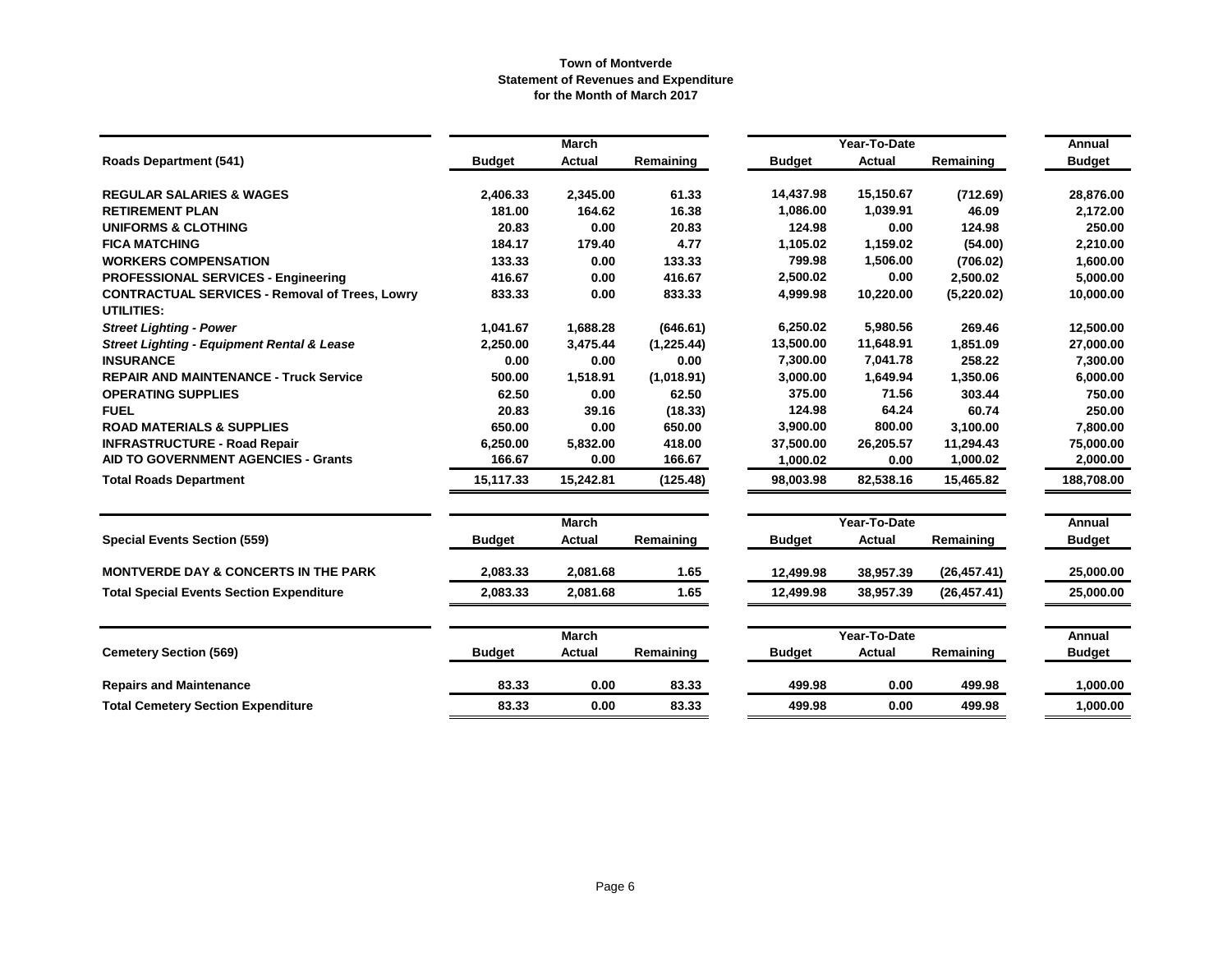|                                                   |               | <b>March</b>  |            |               | Year-To-Date  |            | Annual        |  |
|---------------------------------------------------|---------------|---------------|------------|---------------|---------------|------------|---------------|--|
| <b>Library Department (571)</b>                   | <b>Budget</b> | <b>Actual</b> | Remaining  | <b>Budget</b> | <b>Actual</b> | Remaining  | <b>Budget</b> |  |
| <b>REGULAR SALARIES &amp; WAGES</b>               | 4,415.58      | 4,305.76      | 109.82     | 26,493.48     | 26,795.22     | (301.74)   | 52,987.00     |  |
| <b>HEALTH INSURANCE</b>                           | 1,260.08      | 1,218.86      | 41.22      | 7,560.48      | 8,285.74      | (725.26)   | 15,121.00     |  |
| <b>RETIREMENT PLAN</b>                            | 246.50        | 290.85        | (44.35)    | 1,479.00      | 1,808.53      | (329.53)   | 2,958.00      |  |
| <b>FICA MATCHING</b>                              | 337.83        | 327.79        | 10.04      | 2,026.98      | 2,039.40      | (12.42)    | 4,054.00      |  |
| <b>WORKERS COMPENSATION</b>                       | 10.83         | 0.00          | 10.83      | 64.98         | 140.00        | (75.02)    | 130.00        |  |
| <b>CONTRACTUAL SERVICES:</b>                      |               |               |            |               | 0.00          |            |               |  |
| <b>Cleaning Services</b>                          | 149.00        | 99.50         | 49.50      | 894.00        | 498.36        | 395.64     | 1,788.00      |  |
| <b>TRAVEL</b>                                     | 16.67         | 0.00          | 16.67      | 100.02        | 0.00          | 100.02     | 200.00        |  |
| TELEPHONE (80% of cost is rebated in revenues)    | 1,859.17      | 2,947.27      | (1,088.10) | 11,155.02     | 11,023.81     | 131.21     | 22,310.00     |  |
| <b>POSTAGE &amp; FREIGHT</b>                      | 16.67         | 0.00          | 16.67      | 100.02        | 0.00          | 100.02     | 200.00        |  |
| <b>UTILITIES</b>                                  | 375.00        | 692.57        | (317.57)   | 2,250.00      | 1,987.23      | 262.77     | 4,500.00      |  |
| <b>INSURANCE</b>                                  | 0.00          | 0.00          | 0.00       | 4.867.00      | 4,694.52      | 172.48     | 4,867.00      |  |
| <b>REPAIR &amp; MAINTENANCE:</b>                  |               |               |            |               |               |            |               |  |
| <b>Pest Control</b>                               | 19.58         | 0.00          | 19.58      | 117.48        | 241.53        | (124.05)   | 235.00        |  |
| <b>General Repairs and Maintenance</b>            | 197.08        | 0.00          | 197.08     | 1,182.48      | 3,949.46      | (2,766.98) | 2,365.00      |  |
| <b>Alarm System Fees</b>                          | 32.92         | 0.00          | 32.92      | 197.52        | 120.00        | 77.52      | 395.00        |  |
| <b>Fire Extinguisher Inspection</b>               | 3.34          | 0.00          | 3.34       | 20.04         | 0.00          | 20.04      | 40.00         |  |
| <b>PROMOTIONAL ACTIVITIES</b>                     | 58.33         | 0.00          | 58.33      | 349.98        | 135.00        | 214.98     | 700.00        |  |
| OTHER CURRENT CHARGES AND OBLIGATIONS             | 66.67         | 83.26         | (16.59)    | 400.02        | 683.26        | (283.24)   | 800.00        |  |
| <b>OFFICE SUPPLIES</b>                            | 83.33         | 0.00          | 83.33      | 499.98        | 0.00          | 499.98     | 1,000.00      |  |
| <b>OPERATING SUPPLIES</b>                         | 33.33         | 0.00          | 33.33      | 199.98        | 314.44        | (114.46)   | 400.00        |  |
| <b>SUBSCRIPTIONS, MEMBERSHIPS, &amp; TRAINING</b> | 20.83         | 0.00          | 20.83      | 124.98        | 0.00          | 124.98     | 250.00        |  |
| <b>MACHINERY AND EQUIPMENT</b>                    | 0.00          | 0.00          | 0.00       | 0.00          | 199.99        | (199.99)   | 0.00          |  |
| <b>LIBRARY BOOKS AND MATERIALS</b>                | 291.67        | 417.57        | (125.90)   | 1,750.02      | 1,475.04      | 274.98     | 3,500.00      |  |
| <b>Total Library Department Expenditure</b>       | 9,494.41      | 10,383.43     | (889.02)   | 61,833.46     | 64,391.53     | (2,558.07) | 118,800.00    |  |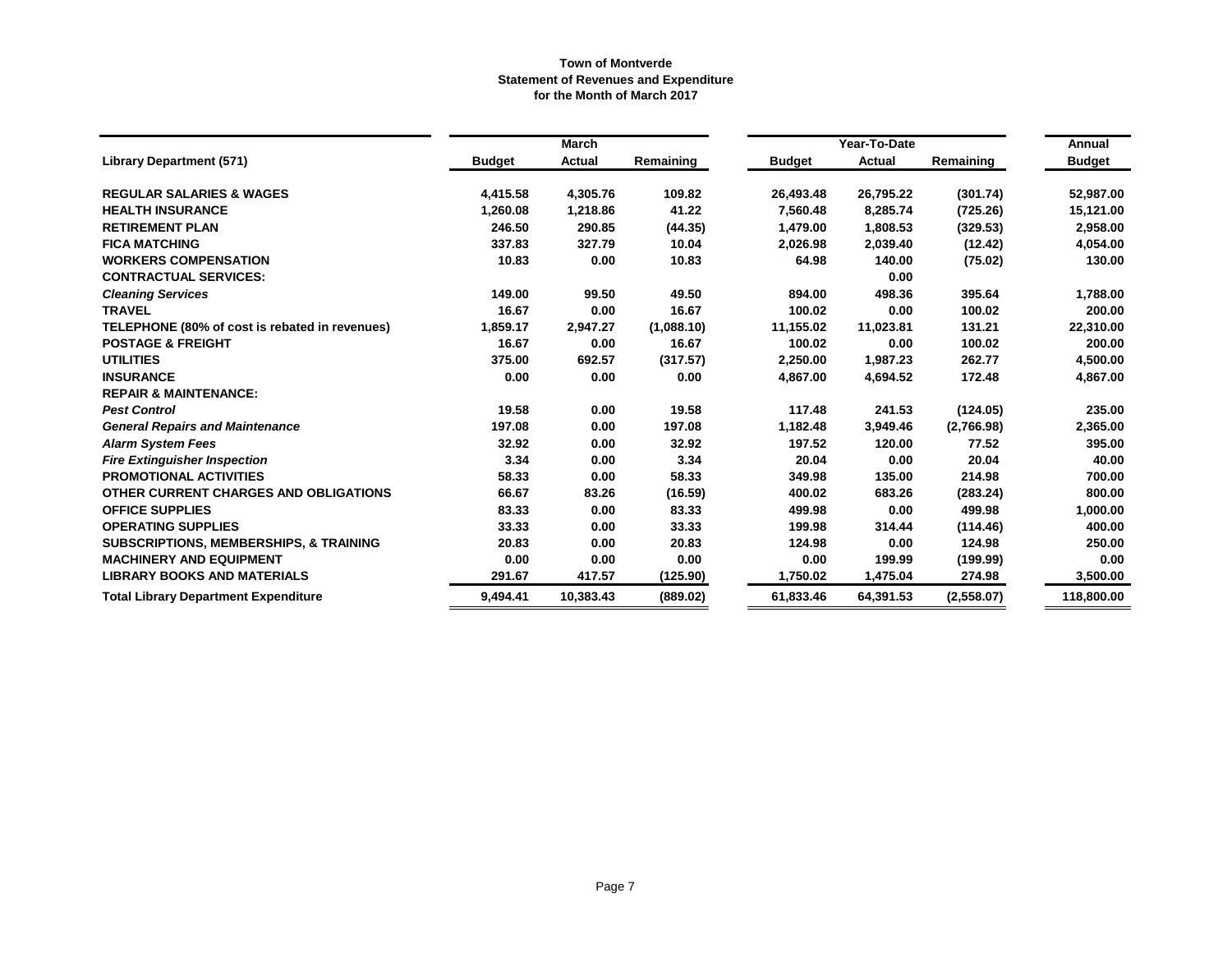|                                                              |               | <b>March</b>  |             |               | Year-To-Date |            | Annual        |
|--------------------------------------------------------------|---------------|---------------|-------------|---------------|--------------|------------|---------------|
| Parks Department (572)                                       | <b>Budget</b> | <b>Actual</b> | Remaining   | <b>Budget</b> | Actual       | Remaining  | <b>Budget</b> |
| <b>PROFESSIONAL SERVICES</b>                                 | 416.67        | 0.00          | 416.67      | 2,500.02      | 0.00         | 2,500.02   | 5,000.00      |
| <b>CONTRACTUAL SERVICES:</b>                                 |               |               |             |               |              |            |               |
| <b>Tree Removal in Parks</b>                                 | 166.67        | 0.00          | 166.67      | 1,000.02      | 0.00         | 1,000.02   | 2,000.00      |
| Janitorial Services at the Community Building                | 116.00        | 99.49         | 16.51       | 696.00        | 498.27       | 197.73     | 1,392.00      |
| <b>TELEPHONE &amp; INTERNET</b>                              | 166.67        | 147.13        | 19.54       | 1,000.02      | 885.87       | 114.15     | 2,000.00      |
| UTILITIES - Electric & Gas                                   | 283.33        | 278.06        | 5.27        | 1,699.98      | 1,686.83     | 13.15      | 3,400.00      |
| <b>RENTALS &amp; LEASES</b>                                  | 16.67         | 0.00          | 16.67       | 100.02        | 0.00         | 100.02     | 200.00        |
| <b>INSURANCE</b>                                             | 0.00          | 0.00          | 0.00        | 3,250.00      | 3,129.68     | 120.32     | 3,250.00      |
| <b>REPAIR &amp; MAINTENANCE:</b>                             |               |               |             |               |              |            |               |
| <b>Pest Control</b>                                          | 50.00         | 50.00         | 0.00        | 300.00        | 854.53       | (554.53)   | 600.00        |
| <b>Clearing of Lakes</b>                                     | 54.16         | 0.00          | 54.16       | 324.96        | 0.00         | 324.96     | 650.00        |
| <b>Tree Trimming</b>                                         | 166.67        | 0.00          | 166.67      | 1,000.02      | 0.00         | 1,000.02   | 2,000.00      |
| <b>Fire Extinguisher Inspection</b>                          | 16.67         | 0.00          | 16.67       | 100.02        | 0.00         | 100.02     | 200.00        |
| <b>Maintenance of Vehicles</b>                               | 133.33        | 35.40         | 97.93       | 799.98        | 425.10       | 374.88     | 1,600.00      |
| <b>Repairs to Community Building</b>                         | 133.33        | 0.00          | 133.33      | 799.98        | 368.99       | 430.99     | 1,600.00      |
| <b>Maintainance of Parks</b>                                 | 291.67        | 1,624.10      | (1, 332.43) | 1,750.02      | 7,688.37     | (5,938.35) | 3,500.00      |
| <b>Mowing</b>                                                | 3,075.00      | 2,800.00      | 275.00      | 18,450.00     | 16,937.22    | 1,512.78   | 36,900.00     |
| <b>OTHER CURRENT CHARGES &amp; OBLIGATIONS</b>               | 4.17          | 0.00          | 4.17        | 25.02         | 0.00         | 25.02      | 50.00         |
| <b>OPERATING SUPPLIES</b>                                    | 166.67        | 387.40        | (220.73)    | 1,000.02      | 1,239.26     | (239.24)   | 2,000.00      |
| <b>FUEL</b>                                                  | 250.00        | 132.00        | 118.00      | 1,500.00      | 405.10       | 1,094.90   | 3,000.00      |
| <b>CAPITAL OUTLAY - Truskett Park Fence &amp; Playground</b> | 1,250.00      | 5,166.50      | (3,916.50)  | 7,500.00      | 5,166.50     | 2,333.50   | 15,000.00     |
| <b>Total Parks Department</b>                                | 6,757.68      | 10,720.08     | (3,962.40)  | 43,796.08     | 39,285.72    | 4,510.36   | 84,342.00     |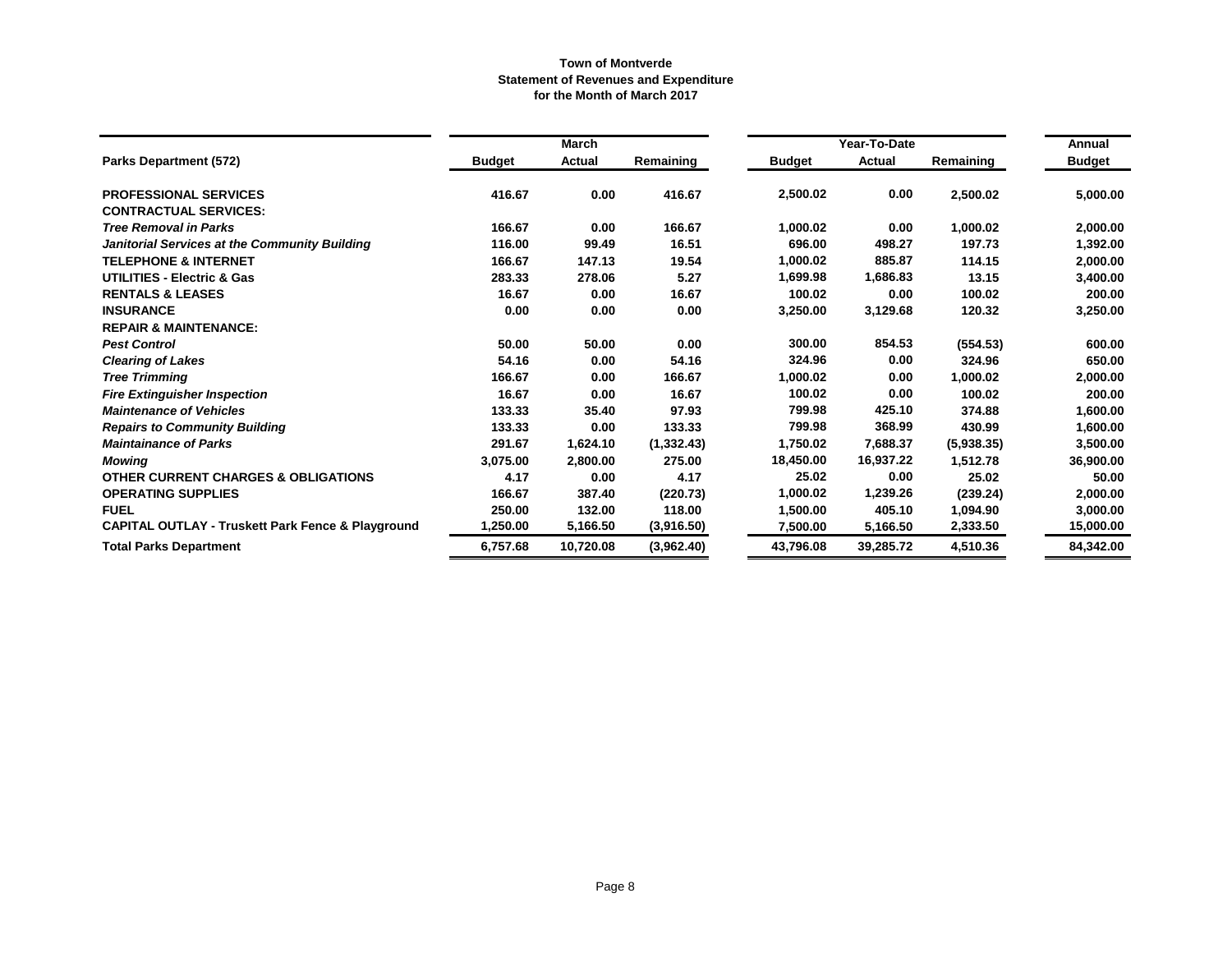# **WATER DEPARTMENT**

|                                      | March         |               |             |               | Annual     |           |               |
|--------------------------------------|---------------|---------------|-------------|---------------|------------|-----------|---------------|
| <b>Water Fund Revenues</b>           | <b>Budget</b> | <b>Actual</b> | Remaining   | <b>Budget</b> | Actual     | Remaining | <b>Budget</b> |
| <b>WATER SERVICE CHARGES</b>         | 24.750.00     | 23,715.30     | (1,034.70)  | 148.500.00    | 165,009.33 | 16,509,33 | 297,000.00    |
| <b>CONNECTION/DISCONNECTION FEES</b> | 375.00        | 73.50         | (301.50)    | 2.250.00      | 2.156.00   | (94.00)   | 4.500.00      |
| <b>WATER IMPACT FEES</b>             | 1,133.33      | 0.00          | (1, 133.33) | 6,799.98      | 22,660.00  | 15,860.02 | 13,600.00     |
| <b>INSTALLATION CHARGES</b>          | 525.00        | 0.00          | (525.00)    | 3,150.00      | 10,500.00  | 7.350.00  | 6.300.00      |
| <b>INTEREST EARNINGS</b>             | 125.00        | 170.89        | 45.89       | 750.00        | 923.35     | 173.35    | 1,500.00      |
| <b>MISCELLANEOUS REVENUE</b>         | 33.33         | 0.00          | (33.33)     | 199.98        | 0.00       | (199.98)  | 400.00        |
| <b>Total Water Fund Revenues</b>     | 26.941.66     | 23,959.69     | (2,981.97)  | 161.649.96    | 201.248.68 | 39,598.72 | 323,300.00    |

|                                               |               | March         |             | Year-To-Date  | Annual    |             |               |
|-----------------------------------------------|---------------|---------------|-------------|---------------|-----------|-------------|---------------|
| <b>Water Fund Expenditure (533)</b>           | <b>Budget</b> | <b>Actual</b> | Remaining   | <b>Budget</b> | Actual    | Remaining   | <b>Budget</b> |
| <b>REGULAR SALARIES &amp; WAGES</b>           | 10,497.00     | 9,238.83      | 1,258.17    | 62,982.00     | 66,091.76 | (3, 109.76) | 125,964.00    |
| <b>HEALTH INSURANCE</b>                       | 1,944.17      | 1,579.12      | 365.05      | 11,665.02     | 11,276.70 | 388.32      | 23,330.00     |
| <b>RETIREMENT PLAN</b>                        | 790.00        | 698.69        | 91.31       | 4,740.00      | 4,348.17  | 391.83      | 9,480.00      |
| <b>UNIFORMS &amp; CLOTHINGS</b>               | 166.67        | 0.00          | 166.67      | 1,000.02      | 0.00      | 1,000.02    | 2,000.00      |
| <b>FICA MATCHING</b>                          | 803.00        | 700.54        | 102.46      | 4,818.00      | 5,021.26  | (203.26)    | 9,636.00      |
| <b>WORKERS COMPENSATION</b>                   | 208.33        | 0.00          | 208.33      | 1,249.98      | 2,206.00  | (956.02)    | 2,500.00      |
| <b>PROFESSIONAL SERVICES:</b>                 |               |               |             |               |           |             |               |
| <b>Engineering Services - As Necessary</b>    | 833.33        | 1,417.50      | (584.17)    | 4,999.98      | 3,091.21  | 1,908.77    | 10,000.00     |
| <b>Bank Fees</b>                              | 333.33        | 711.13        | (377.80)    | 1,999.98      | 2,885.18  | (885.20)    | 4,000.00      |
| <b>Annual Consumer Confidence Report</b>      | 16.67         | 0.00          | 16.67       | 100.02        | 0.00      | 100.02      | 200.00        |
| <b>ACCOUNTING &amp; AUDITING</b>              | 666.67        | 0.00          | 666.67      | 4,000.02      | 0.00      | 4,000.02    | 8,000.00      |
| <b>CONTRACTUAL SERVICES:</b>                  |               |               |             |               |           |             |               |
| <b>Well/Water Testing - Plant Technicians</b> | 650.00        | 690.00        | (40.00)     | 3,900.00      | 4,140.00  | (240.00)    | 7,800.00      |
| <b>Digging for Water Lines</b>                | 20.83         | 0.00          | 20.83       | 124.98        | 0.00      | 124.98      | 250.00        |
| <b>Software Payments</b>                      | 41.67         | 23.81         | 17.86       | 250.02        | 242.79    | 7.23        | 500.00        |
| <b>TRAVEL</b>                                 | 200.00        | 0.00          | 200.00      | 1,200.00      | 0.00      | 1,200.00    | 2,400.00      |
| <b>TELEPHONE</b>                              | 250.00        | 277.37        | (27.37)     | 1,500.00      | 1,369.49  | 130.51      | 3,000.00      |
| <b>POSTAGE &amp; FREIGHT</b>                  | 300.00        | 121.50        | 178.50      | 1,800.00      | 1,743.00  | 57.00       | 3,600.00      |
| <b>UTILITIES</b>                              | 1,250.00      | 2,442.62      | (1, 192.62) | 7,500.00      | 7,526.20  | (26.20)     | 15,000.00     |
| <b>RENTALS &amp; LEASES - Copier Machine</b>  | 208.33        | 199.61        | 8.72        | 1,249.98      | 1,175.18  | 74.80       | 2,500.00      |
| <b>INSURANCE</b>                              | 0.00          | 0.00          | 0.00        | 10,140.00     | 9,780.25  | 359.75      | 10,140.00     |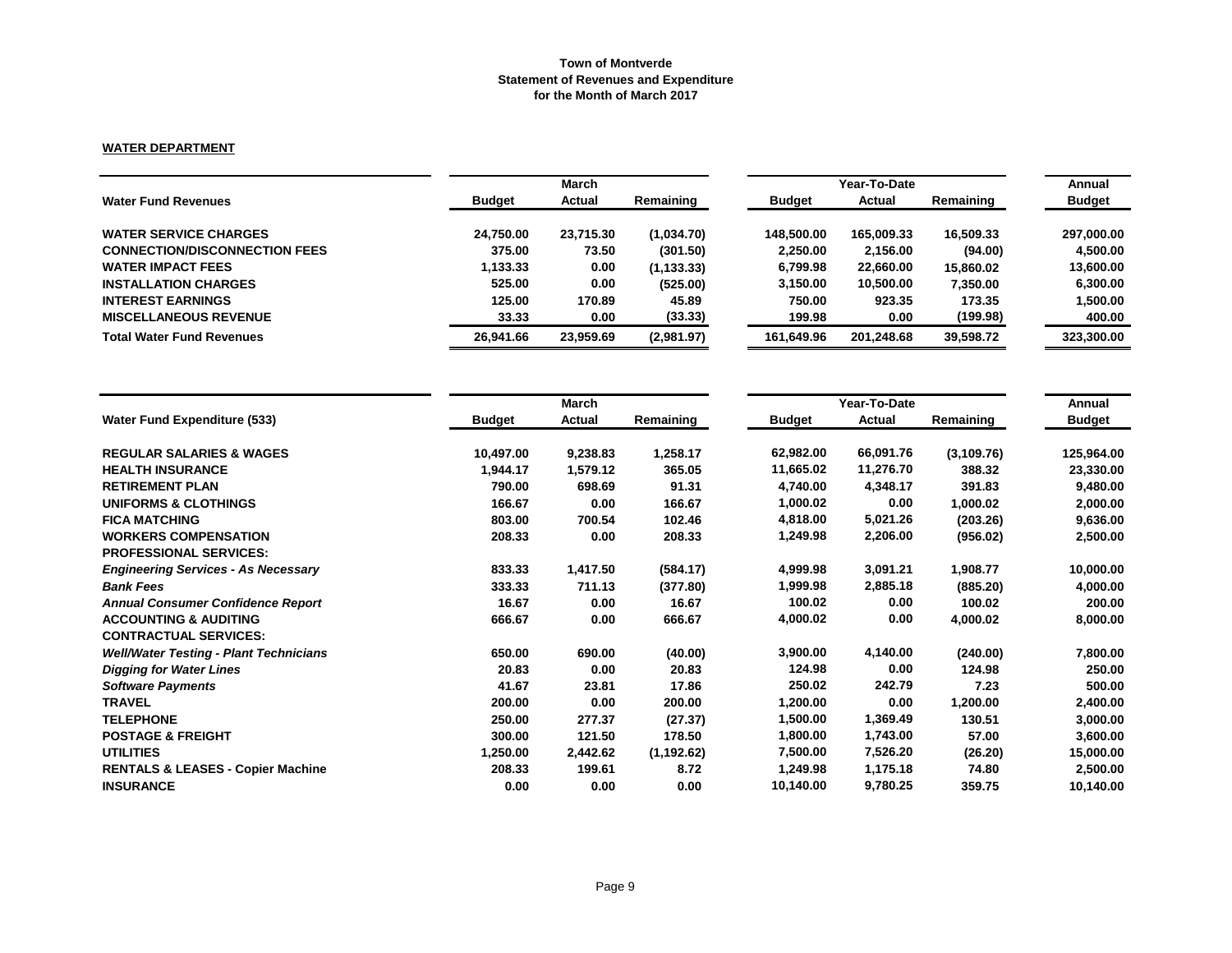| <b>REPAIR &amp; MAINTENANCE:</b>                  |           |           |            |            |            |            |            |
|---------------------------------------------------|-----------|-----------|------------|------------|------------|------------|------------|
| <b>Pest Control</b>                               | 12.50     | 12.00     | 0.50       | 75.00      | 72.00      | 3.00       | 150.00     |
| Well, Water Main Repairs                          | 375.00    | 744.67    | (369.67)   | 2,250.00   | 7,862.30   | (5,612.30) | 4,500.00   |
| Software Maintenance - EZ Route, USTI             | 275.00    | 0.00      | 275.00     | 1,650.00   | 2,440.00   | (790.00)   | 3,300.00   |
| <b>Water Tank Maintenance</b>                     | 1,050.00  | 2,717.48  | (1,667.48) | 6,300.00   | 5,233.02   | 1,066.98   | 12,600.00  |
| <b>Pipe Repairs</b>                               | 166.67    | 0.00      | 166.67     | 1,000.02   | 3,861.94   | (2,861.92) | 2,000.00   |
| <b>Vehicle Repairs</b>                            | 166.67    | 0.00      | 166.67     | 1,000.02   | 736.76     | 263.26     | 2,000.00   |
| <b>Water Pump Motor Maintenance</b>               | 0.00      | 0.00      | 0.00       | 0.00       | 0.00       | 0.00       | 0.00       |
| <b>Fire Extinguisher Inspection</b>               | 4.16      | 0.00      | 4.16       | 24.96      | 0.00       | 24.96      | 50.00      |
| <b>Computer Repair</b>                            | 100.00    | 0.00      | 100.00     | 600.00     | 0.00       | 600.00     | 1,200.00   |
| <b>APS Major PMI Inspection</b>                   | 125.00    | 0.00      | 125.00     | 750.00     | 0.00       | 750.00     | 1,500.00   |
| <b>PRINTING &amp; COPYING</b>                     | 100.00    | 0.00      | 100.00     | 600.00     | 945.02     | (345.02)   | 1,200.00   |
| <b>OTHER CURRENT CHARGES:</b>                     |           |           |            |            |            |            |            |
| <b>Licenses</b>                                   | 200.00    | 0.00      | 200.00     | 1,200.00   | 0.00       | 1,200.00   | 2,400.00   |
| <b>Recording of Water Liens etc.</b>              | 25.00     | 0.00      | 25.00      | 150.00     | 10.00      | 140.00     | 300.00     |
| <b>MS4 Stormwater Permit</b>                      | 475.00    | 0.00      | 475.00     | 2,850.00   | 0.00       | 2,850.00   | 5,700.00   |
| <b>OFFICE SUPPLIES</b>                            | 158.33    | 0.00      | 158.33     | 949.98     | 183.40     | 766.58     | 1,900.00   |
| <b>OPERATING SUPPLIES</b>                         | 700.00    | 0.00      | 700.00     | 4,200.00   | 2,364.65   | 1,835.35   | 8,400.00   |
| <b>FUEL</b>                                       | 208.33    | 212.37    | (4.04)     | 1,249.98   | 555.90     | 694.08     | 2,500.00   |
| <b>SUBSCRIPTIONS, MEMBERSHIPS, &amp; TRAINING</b> | 191.67    | 0.00      | 191.67     | 1,150.02   | 0.00       | 1,150.02   | 2,300.00   |
| <b>MACHINERY AND EQUIPMENT - Capital Outlay:</b>  |           |           |            |            |            |            |            |
| <b>SCADA Alarm</b>                                | 3.333.33  | 0.00      | 3,333.33   | 19,999.98  | 0.00       | 19,999.98  | 40,000.00  |
| <b>Line Locator</b>                               | 416.67    | 0.00      | 416.67     | 2,500.02   | 0.00       | 2,500.02   | 5,000.00   |
| <b>Backflow Check Valves</b>                      | 710.00    | 0.00      | 710.00     | 4,260.00   | 0.00       | 4,260.00   | 8,520.00   |
| <b>Water Meters</b>                               | 1.666.67  | 0.00      | 1,666.67   | 10,000.02  | 631.59     | 9,368.43   | 20,000.00  |
| <b>Total Water Fund Expenditure</b>               | 29,640.00 | 21,787.24 | 7,852.76   | 187,980.00 | 145,793.77 | 42,186.23  | 365,820.00 |

# **WATER FUND RESERVES**

| <b>Budget</b> | Actual | Remaining | <b>Budget</b> | Actual | Remaining  | Annual<br><b>Budget</b> |
|---------------|--------|-----------|---------------|--------|------------|-------------------------|
|               |        |           | 210.600.00    | 0.00   | 210.600.00 | 210,600,00              |
|               |        |           | 90.400.00     | 0.00   | 90.400.00  | 90,400.00               |
|               |        |           | 250,000,00    | 0.00   | 250,000,00 | 250.000.00              |
|               |        |           | 88.300.00     | 0.00   | 88,300,00  | 88,300,00               |
|               |        |           | 639,300.00    | 0.00   | 639,300.00 | 639,300.00              |
|               |        |           |               |        |            |                         |